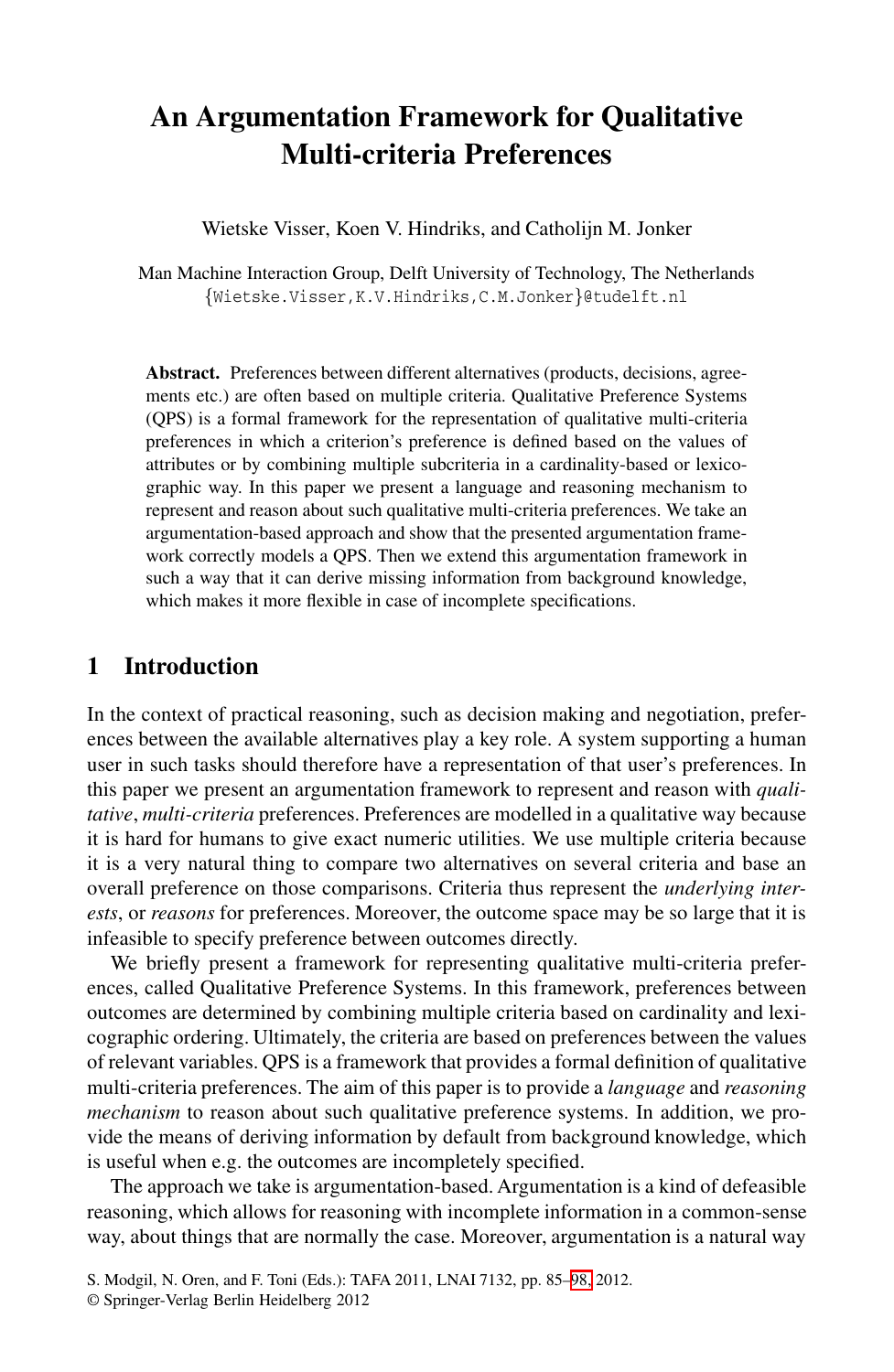#### 86 W. Visser, K.V. Hind[rik](#page-12-0)s, and C.M. Jonker

of reasoning fo[r h](#page-12-1)umans. As such, it is suitable for explaining the reasoning of a system to a human user. Finally, argumentation can be used in a persuasion dialogue, for example when multiple agents with different preferences have to agree on a common action.

Not[e th](#page-2-0)at the argumentation framework presented here is *not* a preference-based argumentation framewo[rk](#page-9-0) (PAF) ins the sense of [1]. In a PAF, preference between arguments are used to determine the success of an attack between them. A similar approach, that considers preferences between rules in the logical language, has been taken in the specific context of decision making [2]. In contrast, the framework presented here aims to reason about preferences between objects outside of the argumentation framework ('outcomes') as opposed to preferences between arguments or logical rules.

The outline of the paper is as follows. In Section 2, we briefly recall qualitative preference systems. Section 3 presents the argumentation framework that provides the means to reason about a QPS. In Section 4 we extend the argumentation framework with background knowledge and the means to derive information by default. Finally, Section 5 concludes the paper.

# **2 Qualitative Preference Systems**

In this section we briefly present qualitative preference systems. The main aim of a QPS is to determine preferences between *outcomes* (or *alternatives*). An outcome is represented as an assignment of values to a set of relevant variables. Every variable has its own domain of possible values. Constraints on the assignments of values to variables are expressed in a knowledge base. Outcomes are defined as variable assignments that respect the constraints in the knowledge base.

The preferences between outcomes are based on multiple *criteria*. Every criterion can be seen as a *reason* for preference, or as a preference from one particular *perspective*. A distinction is made between simple and compound criteria. Simple criteria are based on a single variable. Multiple (simple) criteria can be combined in order to determine an overall preference. In a QPS, this is done with compound criteria. There are two kinds of compound criteria: cardinality criteria and lexicographic criteria. The subcriteria of a cardinality criterion all have equal importance, and preference is determined by counting the number of subcriteria that support it. In a lexicographic criterion, the subcriteria are ordered by priority and preference is determined by the most important subcriteria.

**Definition 1. (Qualitative preference system)** A *qualitative preference system (QPS)* is a tuple  $\langle Var, Dom, K, \Omega, C \rangle$ . *Var* is a finite set of *variables*. Every variable  $X \in Var$ has a domain  $Dom(X)$  of possible values. *K* is a set of constraints on the assignments of values to the variables in *Var*.  $\Omega$  is the set of all outcomes. An *outcome*  $\alpha$  is an assignment of a value  $x \in Dom(X)$  to every variable  $X \in Var$ , such that no constraints in *K* are violated.  $\alpha_X$  denotes the value of variable *X* in outcome  $\alpha$ .  $C = C_s \cup C_c \cup C_l$  is a set of criteria, where  $C_s$  contains simple criteria,  $C_c$  contains cardinality criteria and  $C_l$  contains lexicographic criteria. Weak preference between outcomes by a criterion *c* is denoted by the relation  $\geq_c$ .  $\geq_c$  denotes the strict subrelation,  $\approx_c$  the indifference subrelation.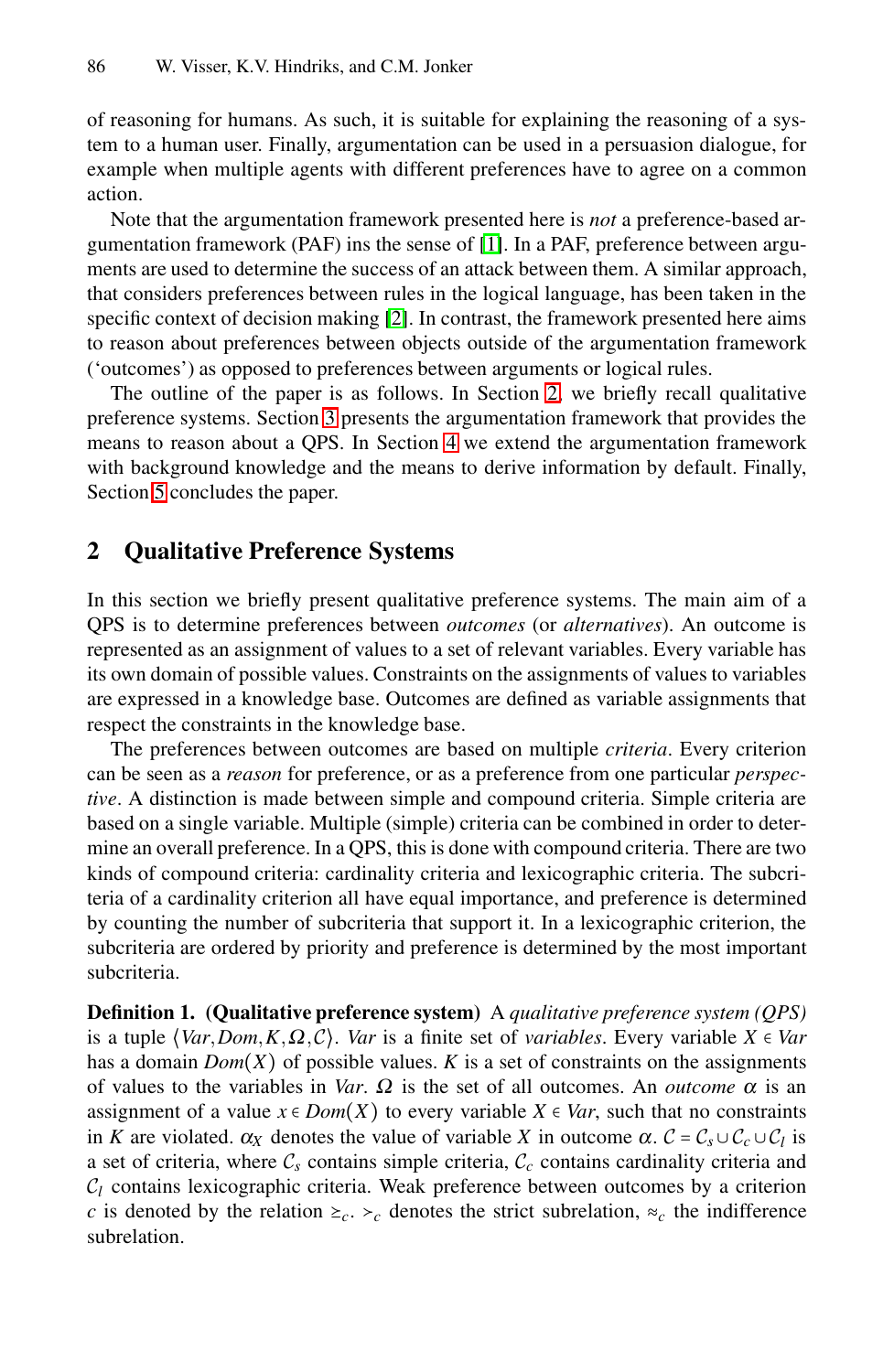<span id="page-2-0"></span>**Definition 2.** (Simple criterion) A *simple criterion c* is a tuple  $\langle X_c, \geq_c \rangle$ , where  $X_c \in \text{Var}$ is a variable, and  $\geq_c$ , a preference relation on the possible values of  $X_c$ , is a preorder on *Dom*( $X_c$ ). A simple criterion  $c = \langle X_c, \geq_c \rangle$  *weakly prefers* an outcome  $\alpha$  over an outcome  $β$ , denoted  $α ≥<sub>c</sub> β$ , iff  $α<sub>X<sub>c</sub></sub> ≥<sub>c</sub> β<sub>X<sub>c</sub></sub>$ .

**Definition 3. (Cardinality criterion)** A *cardinality criterion c* is a tuple  $\langle C_c \rangle$  where  $C_c$  is a nonempty set of criteria (the *subcriteria* of *c*). A cardinality criterion  $c = \langle C_c \rangle$ *weakly prefers* an outcome  $\alpha$  over an outcome  $\beta$ , denoted  $\alpha \geq_c \beta$ , iff  $|\{s \in C_c | \alpha >_s \beta\}| \geq$  $|\{s \in C_c \mid \alpha \neq s \beta\}|.$ 

**Definition 4.** (Lexicographic criterion) A *lexicographic criterion c* is a tuple  $\langle C_c, \triangleright_c \rangle$ , where *Cc* is a nonempty set of criteria (the *subcriteria* of *c*) and ⊳*c*, a *priority relation* among subcriteria, is a strict partial order (a transitive and asymmetric relation) on *Cc*. A lexicographic criterion  $c = (C_c, \geq_c)$  *weakly prefers* an outcome  $\alpha$  over an outcome  $\beta$ , denoted  $\alpha \geq_c \beta$ , iff  $\forall s \in C_c(\alpha \geq_s \beta \vee \exists s' \in C_c(\alpha \geq_{s'} \beta \wedge s' \supseteq_c s))$ .

## **3 Argumentation Framework**

In this section we present an argumentation framework for reasoning about qualitative multi-criteri[a](#page-13-1) [p](#page-13-1)references as defined in qualitative preference systems. The AF provides the logical language to represent facts about outcomes, criteria and preferences, and the means to construct arguments that infer preferences from certain input.

#### **3.1 Abstract Argumentation Framework**

Our argumentation framework is a concrete instantiation of an abstract argumentation framework as defined by Dung [3]. To define which arguments are justified, we use Dung's preferred semantics.

**Definition 5. (Abstract argumentation framework)** An *abstract argumentation framework (AF)* is a pair  $\langle A, \rightarrow \rangle$  where A is a set of *arguments* and  $\rightarrow$  is a *defeat* relation among those arguments.

**Definition 6.** (Pre[fer](#page-13-2)red semantics) A *preferred extension* of an AF  $\langle A, \rightarrow \rangle$  is a maximal (w.r.t. ⊆) set *S* ⊆ *A* such that:  $\forall A, B \in S : A \neq B$  and  $\forall A \in S$ : if  $\exists B \in A : B \rightarrow A$  then ∃*C* ∈ *S* ∶ *C* → *B*. An argument is credulously (resp. sceptically) *justified* w.r.t. preferred semantics if it is in some (resp. all) preferred extension(s). An argument is overruled if it is not in any extension. We also say that a formula is justified (resp. overruled) iff it is the conclusion of a justified (resp. overruled) argument.

An abstract AF can be instantiated by specifying the *structure of arguments* and the *nature of the defeat relation*. Prakken [4] presents such an instantiation that is itself still abstract: his *argumentation systems* define arguments as inference trees formed by applying inference rules and specify three kinds of defeat. We take the instantiation of an argumentation framework one step further and also define the *logical language* and the specific *inference schemes* that are used.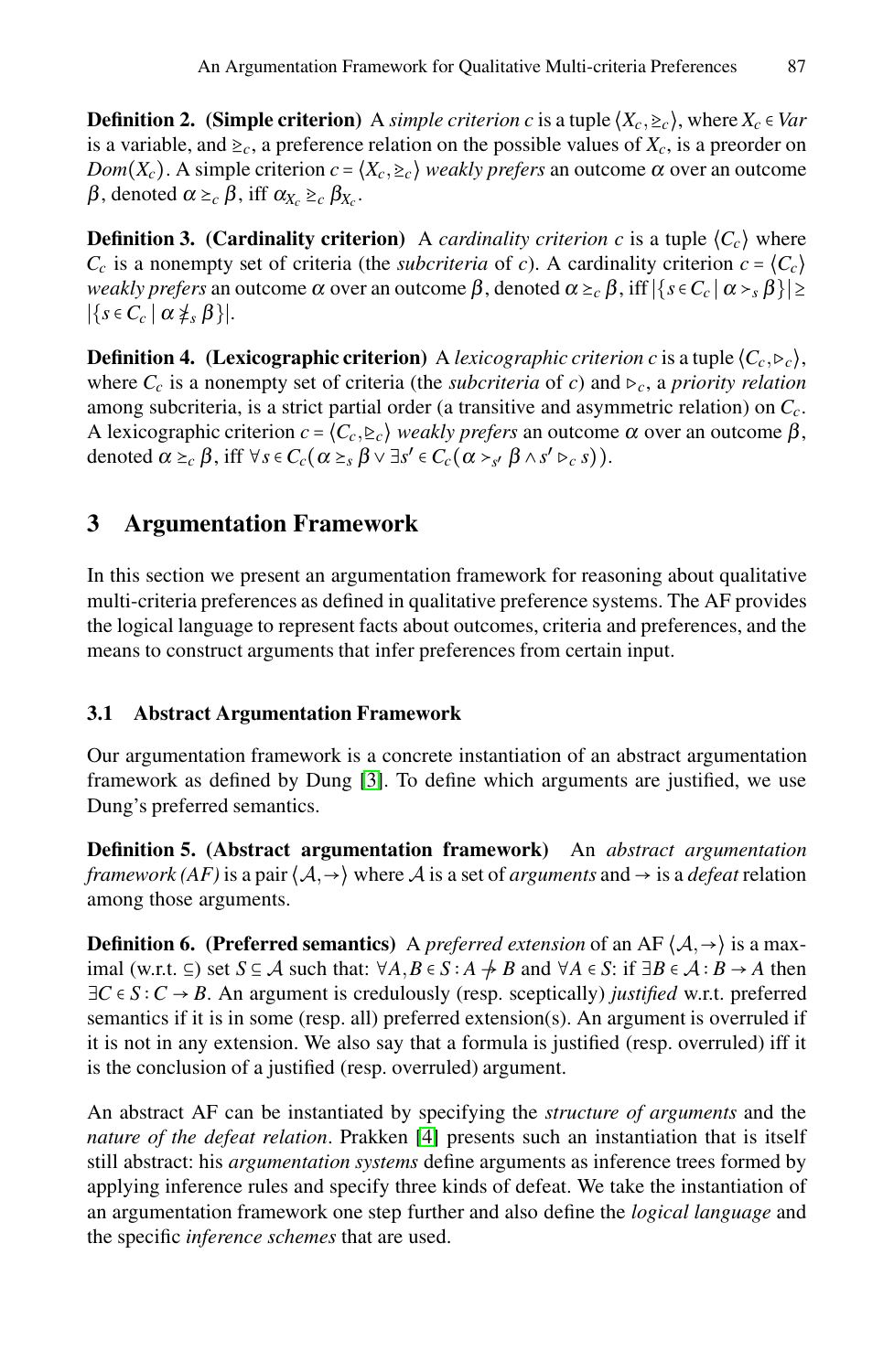#### **3.2 Arguments**

Arguments are built from formulas of a logical language, that are chained together using inference steps. Every inference step consists of premises and a conclusion. Inferences can be chained by using the conclusion of one inference step as a premise in the following step. Thus a tree of chained inferences is created, which we use as the formal definition of an argument (cf. e.g. [5,4]).

**Definition 7. (Argument)** An *argument* is a tree, where the nodes are inferences, and an inference can be connected to a parent node if its conclusion is a premise of that node. Leaf nodes only have a conclusion (a formula from the knowledge base), and no premises. A subtree of an argument is also called a *subargument*. inf returns the last inference of an argument (the root node), and conc returns the conclusion of an argument, which is the same as the conclusion of the last inference.

#### **3.3 Defeat**

We define two different kinds of defeat: rebuttal and undercut (note that, unlike e.g. [4], in the current framework there is no distinction between *attack* and *defeat*). An argument*rebuts* another argument if its conclusion contradicts a conclusion of the other argument. Which conclusions contradict each other is defined below after the language is introduced. Defeat by rebuttal is mutual. The term undercut is used in different ways in the literature; we use it for the same concept as e.g. [4]. An *undercutter*is an argument for the inapplicability of an inference step made in another argument. Hence, it is a kind of meta-reasoning (the conlusion of an undercutting argument is not part of the object language). Undercut works only one way. Defeat is defined recursively, which means that rebuttal can attack an argument on all its premises and (intermediate) conclusions, and undercut can attack it on all its inferences.

**Definition 8.** (Defeat) An argument *A defeats* an argument *B*  $(A \rightarrow B)$  if conc $(A)$  and conc $(B)$  are contradictory (*rebuttal*), or conc $(A) = \text{inf}(B)$  is inapplicable' (*undercut*), or *A* defeats a subargument of *B*.

## **3.4 Language**

The logical language provides the means to express statements about a the elements of a QPS. For a given QPS  $S = \langle Var, Dom, K, \Omega, C \rangle$ , the *domain of discourse* is  $D =$ *Var* ∪ ∪<sub>*X*∈*Var*</sub> *Dom*(*X*) ∪ Ω ∪ *C*, i.e. variables and their possible values, outcomes and criteria.

We make a distinction between an *input* and *full* language. A knowledge base, which is the input for an argumentation framework, is specified in the input language. The input language allows us to express facts about the outcomes that are considered and details about the criteria that are used. With the full language we can also express preferences. Such statements can be *derived* from a knowledge base with the inference rules that will be introduced in the next section.

Basic expressions of the language (*atoms*) are built from predicates and terms. Let *C* be a set of *constants*.  $i: C \rightarrow D$  is an *interpretation function* that assigns an element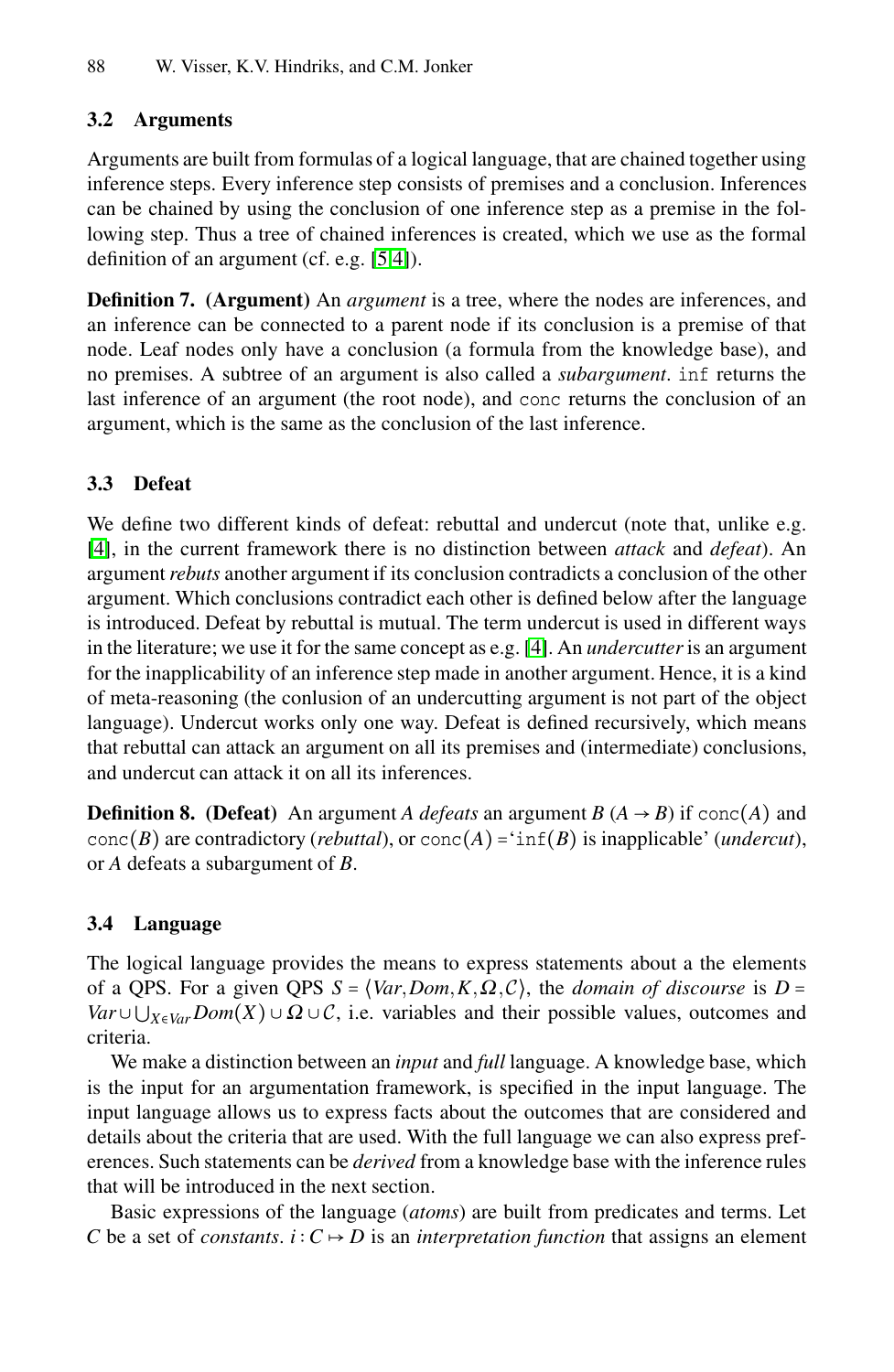<span id="page-4-0"></span>**Table 1.** The predicates in  $\mathcal{P}_{in}$  and their interpretation

| predicate     | interpretation                                                      |                                                                                                              |  |
|---------------|---------------------------------------------------------------------|--------------------------------------------------------------------------------------------------------------|--|
| val(o,x,y)    | $i(o)_{i(x)} = i(y)$                                                | where $i(o) \in \Omega$ , $i(x) \in \overline{Var, i(y) \in Dom(i(x))}$                                      |  |
|               | 'the value of variable x in outcome $\alpha$ is y'                  |                                                                                                              |  |
| sc(c,x)       | $i(c) \in C_s$ , $X_{i(c)} = i(x)$ where $i(x) \in Var$ ,           |                                                                                                              |  |
|               | $c$ is a simple criterion on variable x'                            |                                                                                                              |  |
|               |                                                                     | valpref $(c, y_1, y_2)$ $i(y_1) \ge_{i(c)} i(y_2)$ where $i(c) \in C_s$ , $i(y_1), i(y_2) \in Dom(X_{i(c)})$ |  |
|               | 'simple criterion $c$ weakly prefers value $y_1$ over value $y_2$ ' |                                                                                                              |  |
| cc(c)         | $i(c) \in \mathcal{C}_c$                                            |                                                                                                              |  |
|               | 'c is a cardinality criterion'                                      |                                                                                                              |  |
| lc(c)         | $i(c) \in C_1$                                                      |                                                                                                              |  |
|               | 'c is a lexicographic criterion'                                    |                                                                                                              |  |
| $sub(c, c_1)$ |                                                                     | $i(c_1) \in C_{i(c)}$ where $i(c) \in C_c \cup C_l$ , $i(c_1) \in C$                                         |  |
|               | $c_1$ is a subcriterion of criterion c'                             |                                                                                                              |  |
|               |                                                                     | prior $(c, c_1, c_2)$ $i(c_1) \triangleright_{i(c)} i(c_2)$ where $i(c) \in C_l, i(c_1), i(c_2) \in C$       |  |
|               | 'subcriterion $c_1$ has higher priority than subcriterion $c_2$     |                                                                                                              |  |
|               | according to lexicographic criterion $c'$                           |                                                                                                              |  |

from the domain of discourse to every constant in *C*. There are two sets of *predicates*.  $P_{in}$  contains predicates that can be used in the input language.  $P_{out}$  contains predicates that cannot be used in the input language and can only be derived. The predicates in  $\mathcal{P}_{in}$ and  $P_{out}$  and their interpretation are in Table 1 and 2.

Formulas of the input language are just atoms of the input language. Formulas of the full language are atoms (*A*) or weakly negated atoms (∼ *A*). Weak negation is negation as failure: ∼ *A* is justified if *A* is not. Strong negation is not needed to model qualitative preference systems, but it will be added in the extended version of the AF presented in Section 4 in order to reason with background knowledge.

**Definition 9. (Language)** The *input language* is defined as follows.

 $atom_{in}$  ::=  $p(t_1, ..., t_n)$  where *p* is an *n*-ary predicate  $\in \mathcal{P}_{in}$  $literal<sub>in</sub> ::= atom<sub>in</sub>$ *formulain* ::= *literalin* The *full language* is defined as follows.  $atom_{out}$  ::=  $p(t_1, \ldots, t_n)$  where *p* is an *n*-ary predicate  $\in \mathcal{P}_{out}$ *literal* ::= *literalin* ∣ *atomout formula* ::= *literal* ∣ ∼ *literal*

**Contradictory Formulas.** Two arguments rebut each other if their conclusions are contradictory. There are two ways in which two formulas can be contradictory.

- **–** The formulas specify different values for the same variable in the same outcome: val( $o, x, y$ ) and val( $o, x, y'$ ) contradict each other if  $y \neq y'$ .
- $-$  prior(*c*,*c*<sub>1</sub>,*c*<sub>2</sub>) and prior(*c*,*c*<sub>2</sub>,*c*<sub>1</sub>) contradict each other, since priority is asymmetric.

Two other candidates for contradiction are not modelled as such because they are handled in a different way.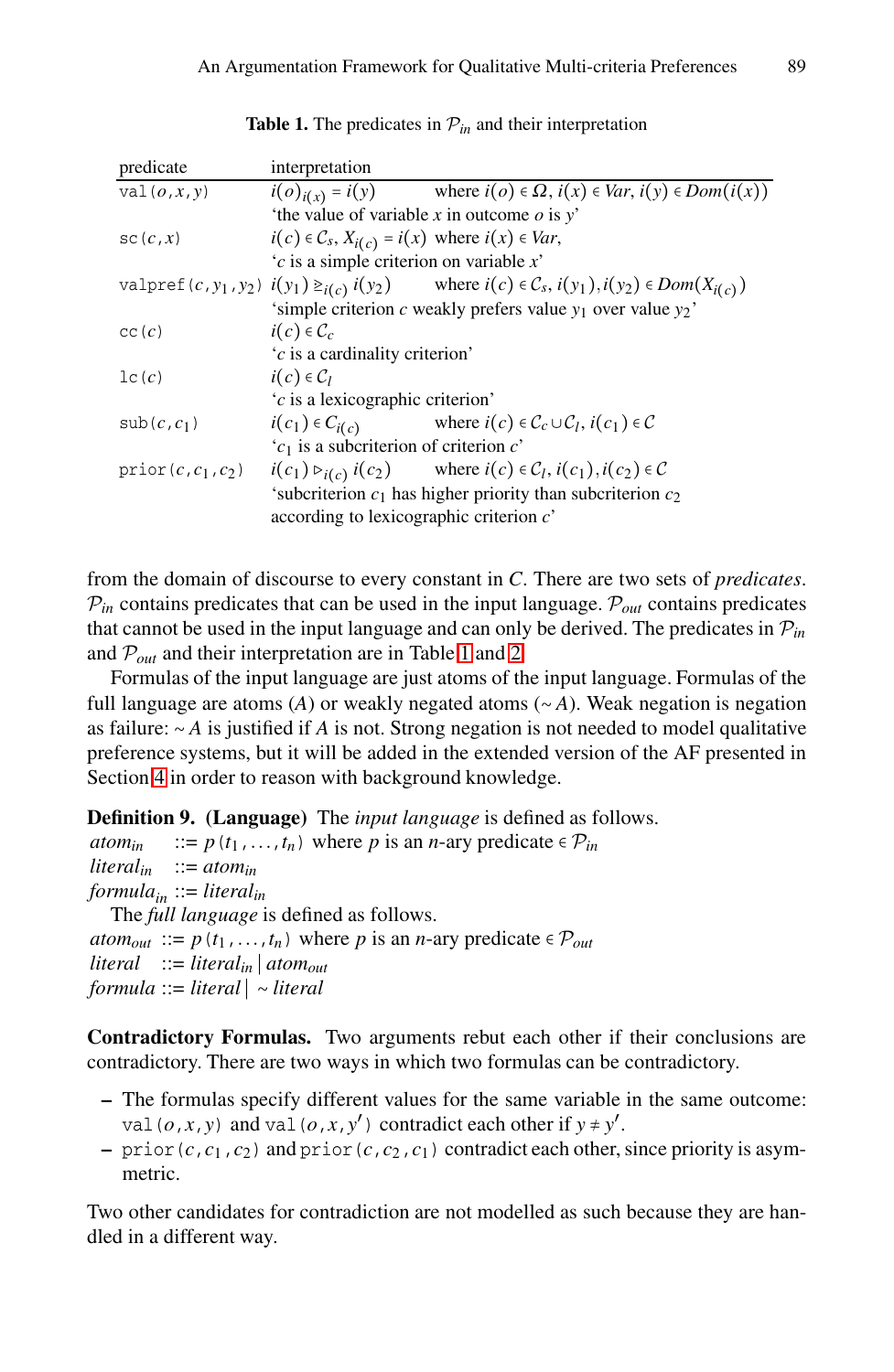| predicate                                                                                        | interpretation                                                                                                           |                                                                                                                                |  |
|--------------------------------------------------------------------------------------------------|--------------------------------------------------------------------------------------------------------------------------|--------------------------------------------------------------------------------------------------------------------------------|--|
| pref( <i>c</i> , $o_1$ , $o_2$ ) $i(o_1) \ge_{i(c)} i(o_2)$                                      |                                                                                                                          | where $i(c) \in \mathcal{C}$ , $i(o_1)$ , $i(o_2) \in \Omega$                                                                  |  |
|                                                                                                  | 'criterion c weakly prefers outcome $o_1$ over outcome $o_2$ '                                                           |                                                                                                                                |  |
| spref( <i>c</i> , <i>o</i> <sub>1</sub> , <i>o</i> <sub>2</sub> ) $i(o_1) >_{i(c)} i(o_2)$       |                                                                                                                          | where $i(c) \in \mathcal{C}$ , $i(o_1)$ , $i(o_2) \in \Omega$                                                                  |  |
|                                                                                                  | 'criterion c strictly prefers outcome $o_1$ over outcome $o_2$ '                                                         |                                                                                                                                |  |
| epref( <i>c</i> , <i>o</i> <sub>1</sub> , <i>o</i> <sub>2</sub> ) $i(o_1) \approx_{i(c)} i(o_2)$ |                                                                                                                          | where $i(c) \in \mathcal{C}$ , $i(o_1)$ , $i(o_2) \in \Omega$                                                                  |  |
|                                                                                                  | 'criterion c equally prefers outcome $o_1$ and outcome $o_2$ '                                                           |                                                                                                                                |  |
|                                                                                                  | $\sup(c, o_1, o_2, n)$ $ \{s \in C_{i(c)}   i(o_1) > s i(o_2)\}  = n$ where $i(c) \in C_c$ , $i(o_1), i(o_2) \in \Omega$ |                                                                                                                                |  |
|                                                                                                  | 'there are $n$ subcriteria of cardinality criterion $c$                                                                  |                                                                                                                                |  |
|                                                                                                  | that strictly prefer outcome $o_1$ over outcome $o_2$ '                                                                  |                                                                                                                                |  |
|                                                                                                  |                                                                                                                          | nwp $(c, o_1, o_2, n)$ $ \{s \in C_{i(c)}   i(o_1) \neq s i(o_2)\}  = n$ where $i(c) \in C_c$ , $i(o_1)$ , $i(o_2) \in \Omega$ |  |
|                                                                                                  | 'there are $n$ subcriteria of cardinality criterion $c$                                                                  |                                                                                                                                |  |
|                                                                                                  | that do not weakly prefer outcome $o_1$ over outcome $o_2$                                                               |                                                                                                                                |  |

<span id="page-5-0"></span>**Table 2.** The predicates in *Pout* and their interpretation

One might argue that  $\varphi$  and  $\sim \varphi$  are contradictory, and hence arguments concluding them should rebut each other. However, the status of these conclusions is not equal.  $\varphi$  has to be derived and is grounded in facts in the knowledge base.  $\sim \varphi$  on the other hand is an assumption that can be made in the absence of evidence to the contrary.  $\varphi$ is such evidence to the contrary, and that is why an argument concluding  $\varphi$  undercuts the inference of  $~\sim \varphi$  instead of rebutting the conclusion (see the inference schemes for weak negation and its undercutter below).

Incompatible preference statements, such as e.g. spref(c,o1,o2) and epref(c,o1,o2) will resolve because epref(c,o1,o2) can only be derived if pref(c,o2,o1), in which case the ∼pref(c,o2,o1) premise needed to derive spref( $c$ , $o1$ , $o2$ ) will be undercut. Hence to have such arguments rebut each other would be superfluous.

**Input Knowledge Base.** An input knowledge base is a set of formulas of the input language. A knowledge base *KB corresponds to* a OPS  $S = \langle Var, Dom, K, \Omega, C \rangle$  if the following condition holds: a formula  $\varphi$  is in *KB* iff its interpretation holds in *S*. Note that a knowledge base corresponding to a QPS is conflict-free, i.e. does not contain contradictory formulas.

**Example 1.** *We will use a running example throughout the paper to illustrate the details of the argumentation framework. Anne is planning to go on holiday with a friend. Anne's overall preference is based on three simple criteria:* c1*: that someone (she or the accompanying friend) speaks the language (*sl*),* c2*: that it is sunny (*su*) and* c3*: that she has not been there before (*bb*).* c1 *and* c2 *have equal priority, so they are aggregated in a cardinality criterion* c4*.* c3 *and* c4 *are combined in a lexicographic criterion* c5 *where* c3 *has higher priority than* c4*. This information can be represented in the following knowledge base.*

*Facts about two of the possible outcomes:*

val(o1,sl,true) val(o1,su,true) val(o1,bb,true)<br>val(o2,sl,false) val(o2,su,true) val(o2,bb,false)  $val(02, sl, false)$  val $(02, su, true)$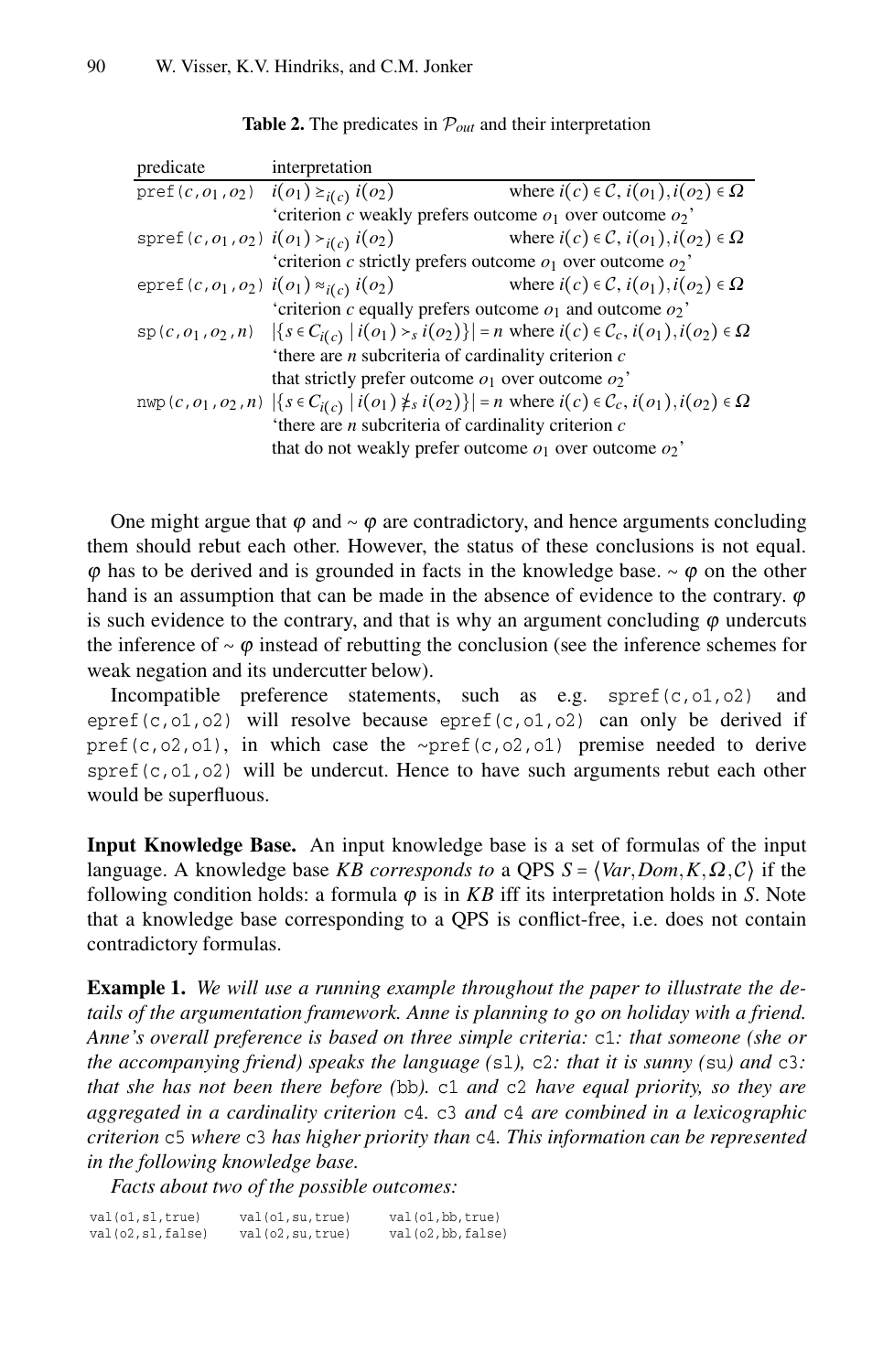*Information about the preferences:*

| lc(c5)            | cc (c4)     | sc(c1,s1)  | valpref(c1, true, false)  |
|-------------------|-------------|------------|---------------------------|
| sub(c5, c3)       | sub(c4, c1) | sc(c2, su) | valpref (c2, true, false) |
| sub(c5, c4)       | sub(c4, c2) | sc(c3, bb) | valpref (c3, false, true) |
| prior(c5, c3, c4) |             |            |                           |

#### **3.5 Inference Rules**

In this section we present the inference rules that are used in the argumentation framework to build arguments.

**Weak Negation.** The following two inference rules make sure that (i) a weakly negated formula can always be derived, but (ii) this inference will be undercut if the formula itself can be derived. So  $\sim \varphi$  is sceptically justified iff  $\varphi$  is overruled.

 $\frac{\varphi}{\sim \varphi}$  *asm*(∼ *ϕ*)  $\frac{\varphi}{asm(\sim \varphi) \text{ is inapplicable}}$  *asm*(∼ *ϕ*)*uc* 

**Strict and Equal Preference.** The following inference schemes are used to derive strict and equal preference from weak preference according to the common definitions.

$$
\frac{\operatorname{pref}(c,o_1,o_2)\quad\text{-}\operatorname{pref}(c,o_2,o_1)}{\operatorname{spref}(c,o_1,o_2)}\qquad\qquad\frac{\operatorname{pref}(c,o_1,o_2)\quad\operatorname{pref}(c,o_2,o_1)}{\operatorname{epref}(c,o_1,o_2)}
$$

**Preference by a Simple Criterion.** The following inference rule concludes that a simple criterion prefers one outcome over another if, for the variable that it is based on, it prefers the value of the first outcome over the value of the second. This is exactly the definition of preference by a simple criterion in a QPS.

$$
\frac{\text{sc}(c,x) \quad \text{val}(o_1,x,y_1) \quad \text{val}(o_2,x,y_2) \quad \text{valpref}(c,y_1,y_2)}{\text{pref}(c,o_1,o_2)}
$$

**Example 2.** *The following argument infers that simple criterion* c1 *prefers* o1 *over* o2*. Similar arguments can be constructed for* c2 *and* c3*.*

> sc(c1,sl) val(o1,sl,true) val(o2,sl,false) valpref(c1,true,false) pref(c1,o1,o2)

**Preference by a Cardinality Criterion.** The next inference scheme derives preference by a cardinality criterion according to its definition in a QPS: an outcome  $o_1$  is weakly preferred over an outcome  $o_2$  if there are at least as many subcriteria that strictly prefer  $o_1$  over  $o_2$  as subcriteria that do not weakly prefer  $o_1$  over  $o_2$ .

$$
\begin{aligned}[c c(c) &\quad \text{sp}\left(c,o_1,o_2,l\right) &\quad \text{nwp}\left(c,o_1,o_2,m\right) &\quad l\geq m\\ &\quad \text{pref}\left(c,o_1,o_2\right) &\quad \end{aligned}
$$

Preference by a cardinality criterion is based on (i) the number of subcriteria that strictly prefer one outcome over the other, and (ii) the number of subcriteria that do not weakly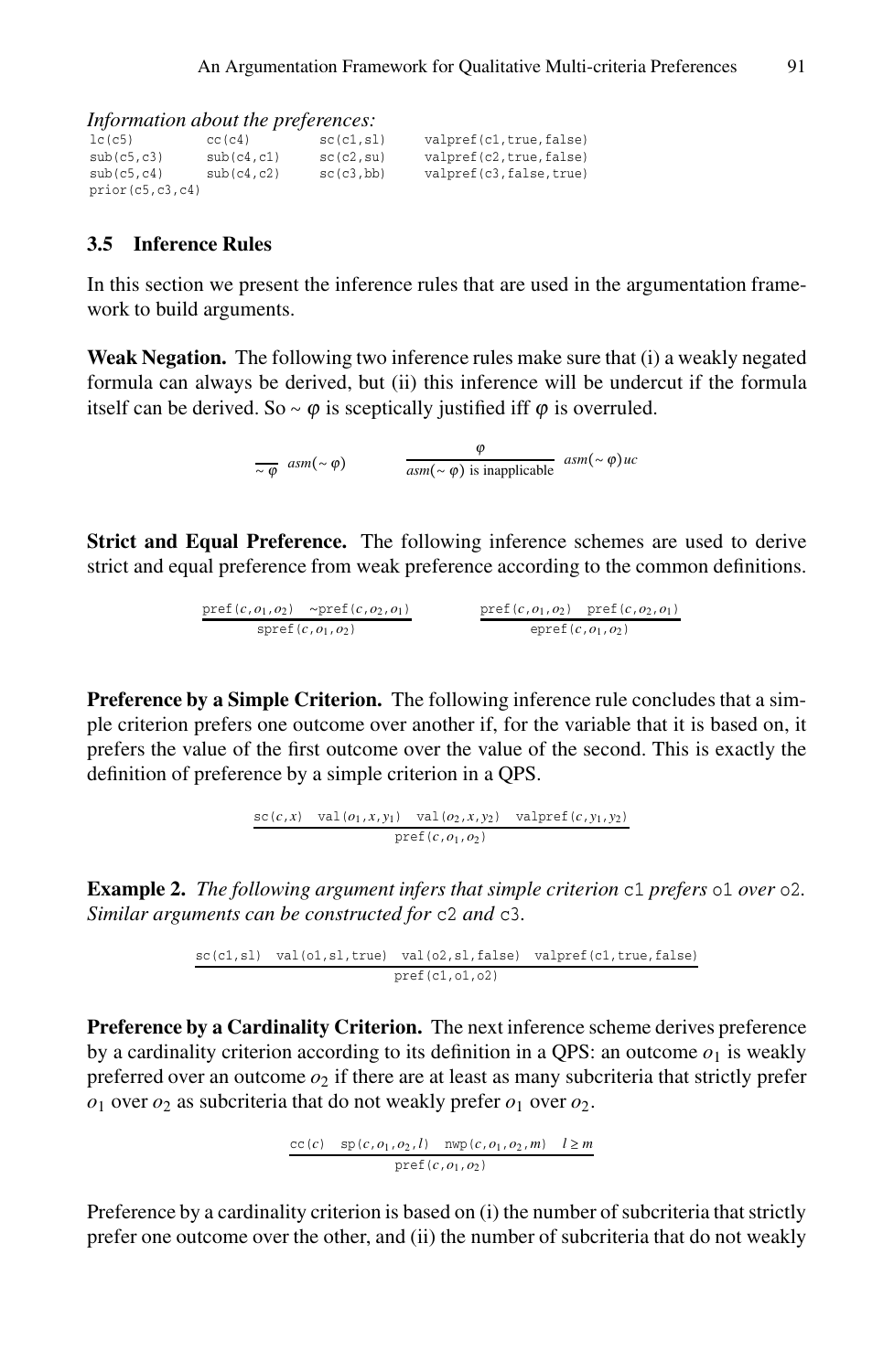prefer one outcome over the other. The following inference rules provide the required counting mechanism.

The next inference rules conclude that there are *n* subcriteria of *c* that strictly prefer  $o_1$  over  $o_2$ , resp. that there are *n* subcriteria of *c* that do not weakly prefer  $o_1$  over  $o_2$ .

> spref(*c*<sub>1</sub>,*o*<sub>1</sub>,*o*<sub>2</sub>) ... spref(*c<sub>n</sub>*,*o*<sub>1</sub>,*o*<sub>2</sub>) sub(*c*,*c*<sub>1</sub>) ... sub(*c*,*c<sub>n</sub>*) *SP*(*c*,*o*<sub>1</sub>,*o*<sub>2</sub>,*n*) sp(*c*,*o*1,*o*2,*n*) ∼pref(*c*1,*o*1,*o*2) *...* ∼pref(*cn*,*o*1,*o*2) sub(*c*,*c*1) *...* sub(*c*,*cn*) *NWP*(*c,o*1*,o*2*,n*) nwp(*c*,*o*1,*o*2,*n*)

If there are no subcriteria of  $c$  that strictly prefer  $o_1$  over  $o_2$ , resp. that do not weakly prefer  $o_1$  over  $o_2$ , no premises are needed to infer this.

 $\frac{\text{SD}(c, o_1, o_2, 0)}{\text{IND}(c, o_1, o_2, 0)}$  *SP*(*c*,*o*<sub>1</sub>,*o*<sub>2</sub>,0)  $\frac{\text{NWP}(c, o_1, o_2, 0)}{\text{IND}(c, o_1, o_2, 0)}$ 

With these inference schemes, it is possible to derive a formula  $sp(c, o_1, o_2, n)$  for any *n* between 0 and the actual number of subcriteria of *c* that strictly prefer  $o_1$  over  $o_2$ . We want to make sure that only the formula that counts *all*subcriteria of *c* that strictly prefer  $o_1$  over  $o_2$  is justified. To this end, the following inference rules provide an undercutter for the previous schemes when they are non-maximal.

spref(c<sub>1</sub>,  $o_1$ ,  $o_2$ ) ... spref(c<sub>n</sub>,  $o_1$ ,  $o_2$ ) sub(c, c<sub>1</sub>) ... sub(c, c<sub>n</sub>)  $m < n$   $SP(c, o_1, o_2, m)$ uc  $SP(c, o_1, o_2, m)$  is inapplicable

 $\frac{\text{wpref}(c_1,o_1,o_2) \dots \text{wpref}(c_n,o_1,o_2) \cdot \text{sub}(c,c_1) \dots \cdot \text{sub}(c,c_n) \cdot m < n}{\text{wwp}(c,o_1,o_2,m)uc} \text{wwp}(c,o_1,o_2,m)uc$  $NWP(c, o_1, o_2, m)$  is inapplicable

**Example 3.** *The following argument concludes that there is one subcriterion of* c4 *that strictly prefers* o1 *over* o2*.*

$$
\frac{\n \text{pref}(c1, o1, o2) \quad \text{vpref}(c1, o2, o1)}{\n \text{spref}(c1, o1, o2) \quad \text{sub}(c4, c1)\n } \n \text{gpt}(c4, o1, o2, 1)
$$

*It is also possible to construct an argument stating that there are two such criteria, but it will be undercut.*



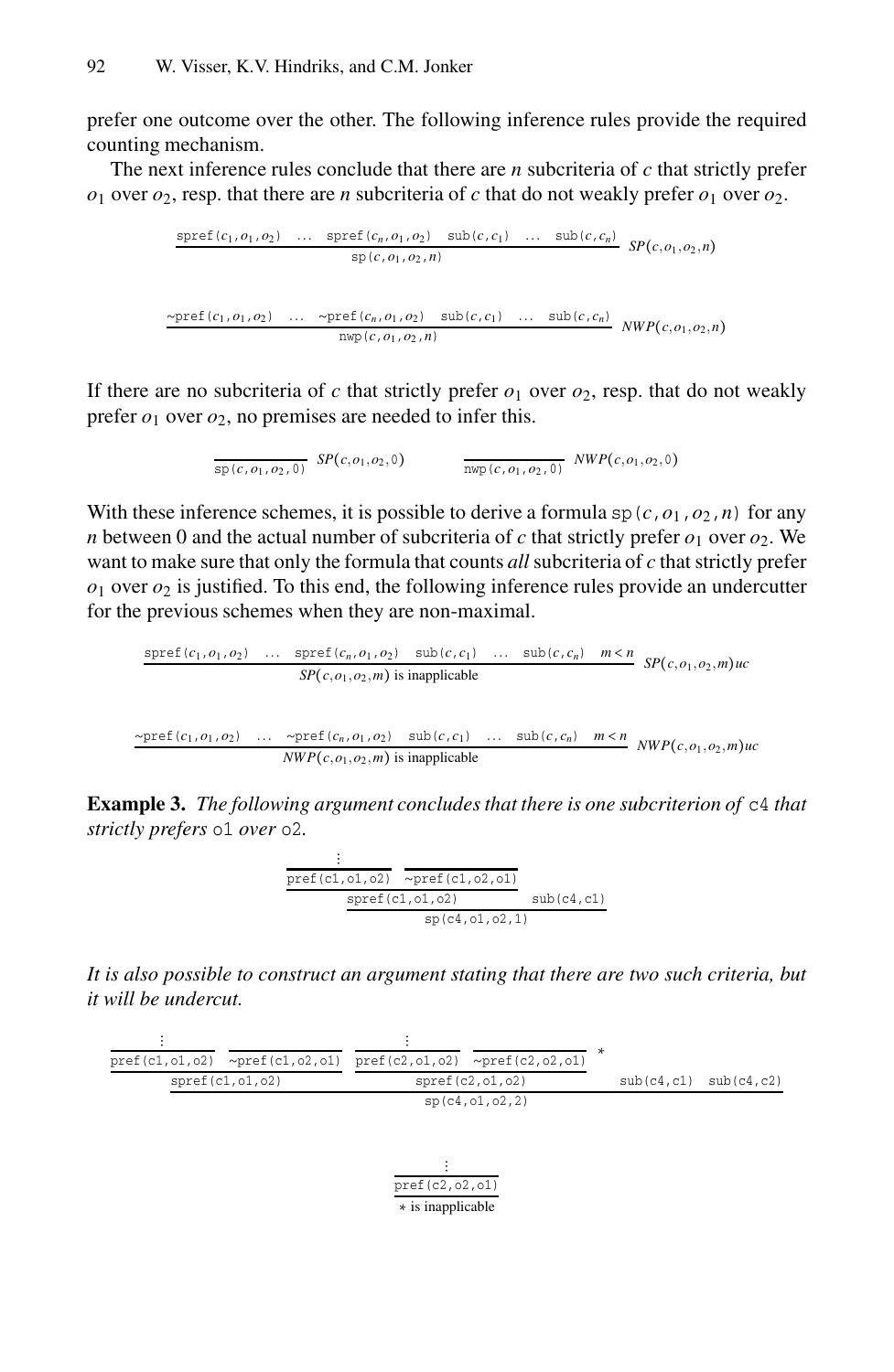*The following argument concludes that* c4 *prefers* o1 *over* o2*.*

$$
\frac{\text{:\quad }}{\text{sp}(c4, o1, o2, 1)} \cdot \frac{\text{1}}{\text{mnp}(c4, o1, o2, 0)} \cdot \frac{1 \geq 0}{1 \geq 0}
$$
\n
$$
\text{pref}(c4, o1, o2)
$$

**Preference by a Lexicographic Criterion.** The following inference rule concludes that a lexicographic criterion *c* prefers an outcome  $o_1$  over an outcome  $o_2$  if  $o_1$  is preferred over  $o_2$  by a subcriterion of  $c$ . This inference is undercut by the next inference rule if there is a subcriterion of  $c$  with higher priority that does not prefer  $o_1$  over  $o_2$ .

> lc(*c*) sub(*c*,*c*1) pref(*c*1,*o*1,*o*2)  $\frac{D(c, c_1)}{p \text{ref}(c, o_1, o_2)}$   $LC(c, c_1, o_1, o_2)$

lc(*c*) sub(*c*,*c*2) ∼pref(*c*2,*o*1,*o*2) ∼prior(*c*,*c*1,*c*2)  $LC(c, c_1, o_1, o_2)$  is inapplicable  $LC(c, c_1, o_1, o_2)$  is inapplicable

According to its definition in a QPS, a lexicographic criterion  $c$  prefers  $o_1$  over  $o_2$ if every subcriterion either (weakly) prefers  $o_1$  over  $o_2$  or there is a higher priority subcriterion that strictly prefers  $o_1$  over  $o_2$ . So if *c* prefers  $o_1$  to  $o_2$ , all undominated (w.r.t. priority) subcriteria prefer  $o_1$  to  $o_2$ . pref(*c*,  $o_1$ ,  $o_2$ ) can be derived based on any of those subcriteria, and there will be no justified undercutter. If *c* does not prefer *o*<sup>1</sup> to  $o_2$ , it may still be possible to construct an argument for pref( $c$ ,  $o_1$ ,  $o_2$ ), but it will be undercut because there is another subcriterion that does not prefer  $o_1$  to  $o_2$  and does not have lower priority. So together this pair of inference schemes correctly models the definition of preference by a lexicographic criterion in a QPS.

**Example 4.** *The following argument concludes that* c5 *prefers* o1 *to* o2 *based on its subcriterion* c4*.*

$$
\frac{lc(c5) \quad sub(c5, c4) \quad \frac{::}{pref(c4, o1, o2)}}{pref(c5, o1, o2)} \times
$$

*However, this argument is undercut by the following one stating that there is another subcriterion,* c3*, that does not prefer* o1 *to* o2 *and does not have lower priority than* c4*.*

$$
\frac{lc(c5) \quad sub(c5, c3)}{\sqrt{csc(c5, c4, c3)}} \quad \frac{L}{2} \left( c5, c4, c3 \right)
$$
\n
$$
\times \text{ is inapplicable}
$$

*The only justified argument for preference between* o1 *and* o2 *by* c5 *is the following one.*

lc(c5) sub(c5,c3) sc(c3,bb) val(o2,bb,false) val(o1,bb,true) valpref(c3,false,true) pref(c3,o2,o1) pref(c5,o2,o1)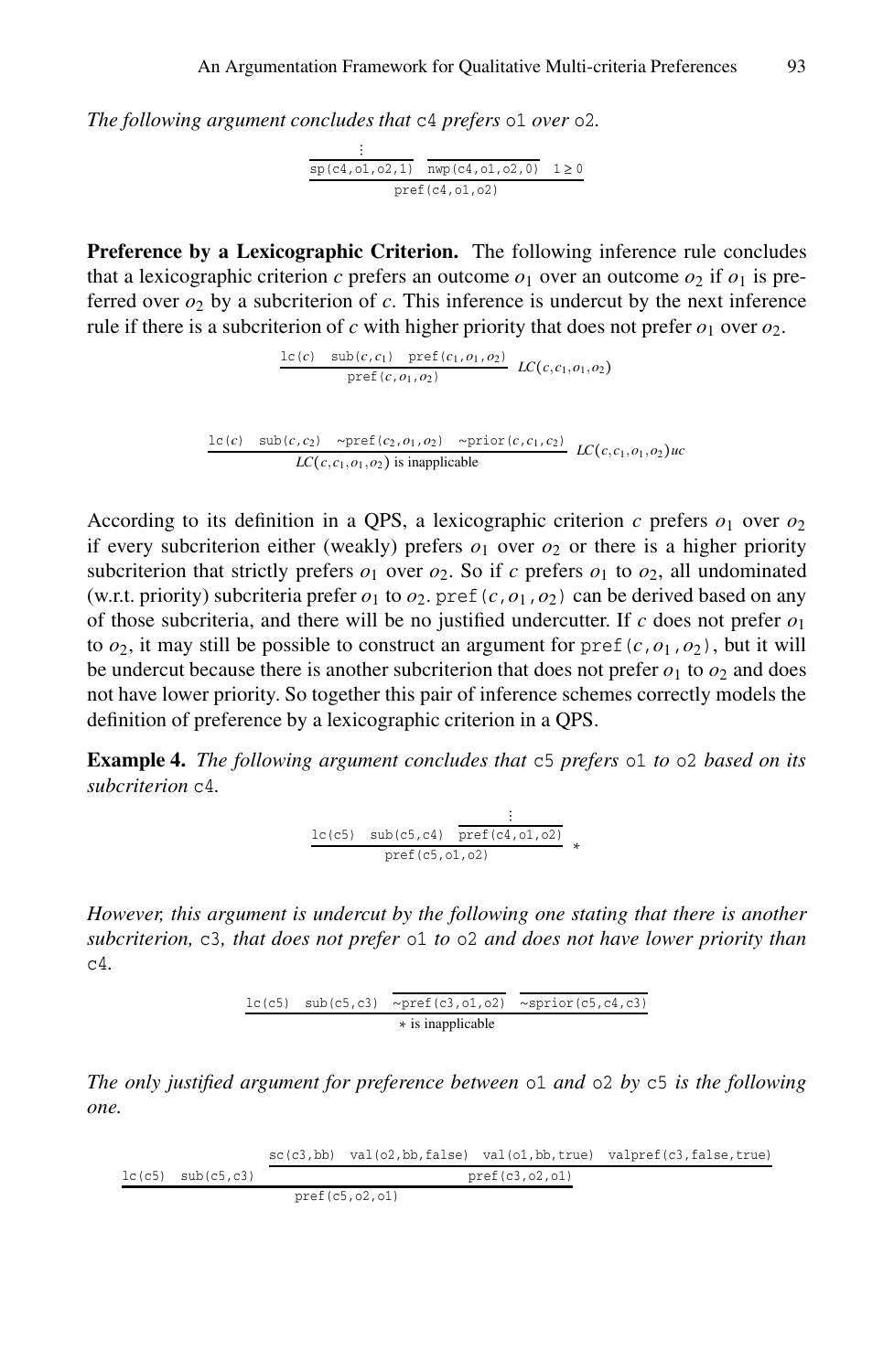#### <span id="page-9-0"></span>**3.6 Correspondence between QPS and AF**

**Theorem 1.** Let  $S = \langle Var, Dom, K, \Omega, C \rangle$  be a QPS, *KB* a knowledge base that corresponds to *S*, and *AF* the argumentation framework built from *KB*. Then  $\varphi$  is a sceptically justified conclusion of *AF* iff its interpretation holds in *S*.

For every formula in *KB*, its interpretation holds in *S* (definition of correspondence). Every formula in the input language whose interpretation holds in *S* is in *KB* (definition of correspondence). All formulas in *KB* are justified since *KB* is conflict-free. For every inference rule, its conclusion is justified if and only if its premises are justified and all its undercutters (if any) are overruled. We have shown that every inference or pair of inference and its undercutter inference models the corresponding QPS definition: the interpretation of the conclusion holds in a QPS if and only if the interpretations of all premises hold and and the interpretations of the premises of all undercutters do not all hold.

## **4 Reasoning with Background Knowledge**

The argumentation framework presented in the previous section models a QPS if the input is a knowledge base corresponding to that QPS. In order for a knowledge base to correspond to a QPS, it is necessary to specify the values of all variables for every outcome. This correpsonds to the formal (abstract) concept of an outcome as an assignment of a value to every variable in a given set of variables, as defined in the QPS framework.

In practice, an outcome is a concrete alternative (a decision, product, agreement etc.). The major difference is that not all attributes may be known. In a sense, such alternatives can be seen as partial outcomes (or sets of outcomes that share some attributes). Even though not all attributes may be specified beforehand, it is often possible to derive the values of some of the unspecified variables using background information. For example, if it is not specified whether someone speaks the language for a given holiday option, such information may be inferred if it is known that the destination is Barcelona which is in Spain, where the language is Spanish, Juan will accompany Anne, and he speaks Spanish.

In this section we introduce an extension of the argumentation framework in which it is possible to reason with such background knowledge. To this end, we extend the language and add one more inference scheme. This extension makes the system more flexible in case of incomplete specifications. If some attributes remain unknown even with reasoning with background knowledge, the argumentation framework still works correctly, it wi[ll j](#page-13-4)ust infer less preferences.

## **4.1 Language**

Background knowledge is expressed using a set of predicates  $P_K$  which may differ per application domain. Atoms built with these predicates may also be negated (strong negation). Furthermore, a new construct is added to the input language: (defeasible) *rules* that consist of a set of (possibly weakly negated) antecedents and a consequent (the same kind of rules are used in [6]).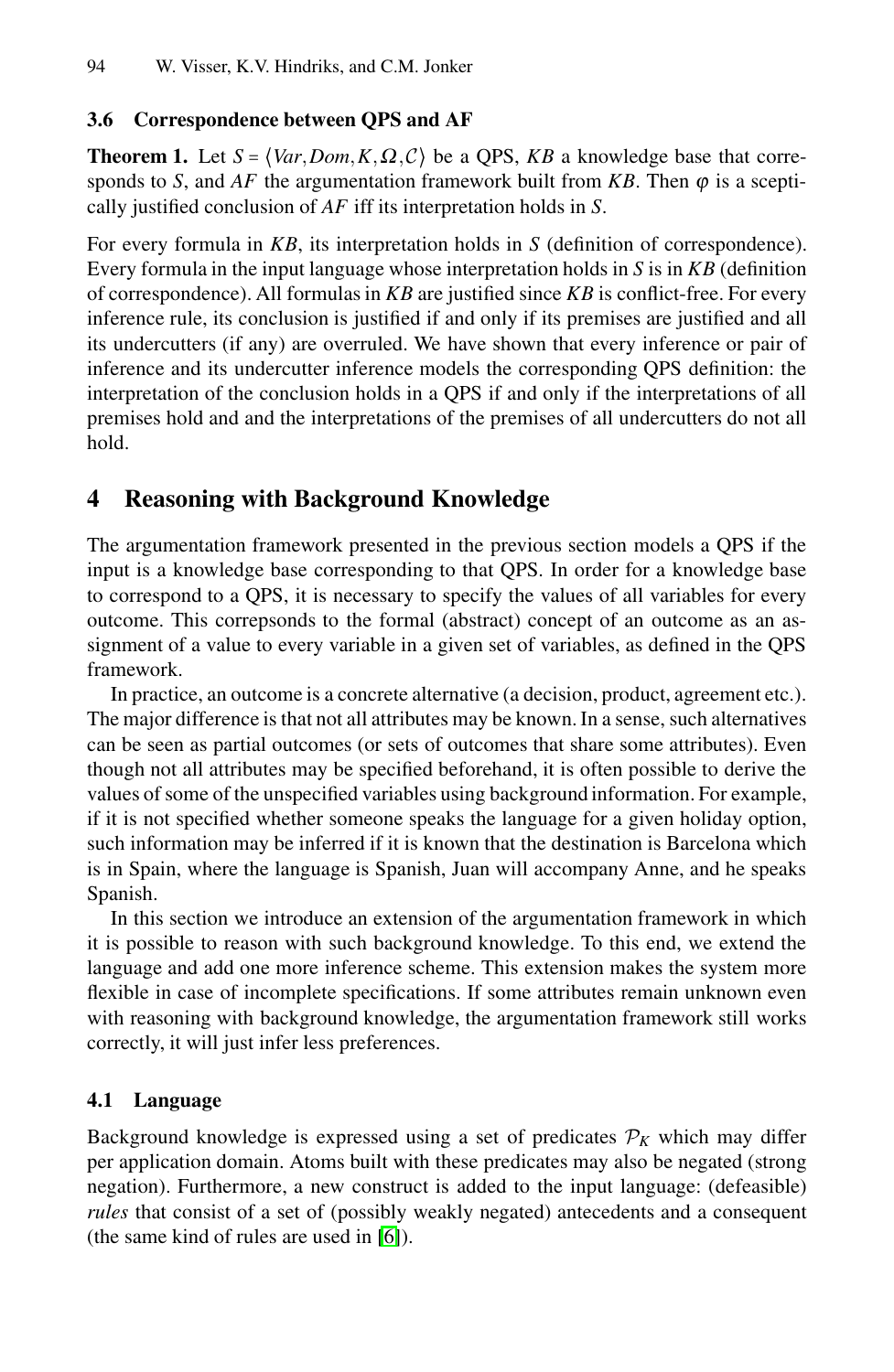**Definition 10. (Language)** The input language is defined as follows. *atom<sub>in</sub>* ::=  $p(t_1, ..., t_n)$  where *p* is an *n*-ary predicate  $\in \mathcal{P}_i$ <br>*atomx* ::=  $p(t_1, ..., t_n)$  where *p* is an *n*-ary predicate  $\in \mathcal{P}_k$  $\therefore$  *z p*(*t*<sub>1</sub>, ...,*t<sub>n</sub>*) where *p* is an *n*-ary predicate  $\in$  *P<sub>K</sub>*  $lateral<sub>m</sub>$  ::=  $atom<sub>m</sub>$  |  $atom<sub>K</sub>$  |  $\neg atom<sub>K</sub>$ *rule* ::= *literalin*, *...*, *literalin*, ∼ *literalin*, *...*, ∼ *literalin* => *literalin*  $formula_{in} ::= literal_{in} | rule$ The full language is defined as follows.  $atom_{out}$  ::=  $p(t_1, \ldots, t_n)$  where  $p$  is an *n*-ary predicate  $\in \mathcal{P}_{out}$ *literal* ::= *literalin* ∣ *atomout formula* ::= *literal* ∣ ∼ *literal* ∣ *rule*

**Contradictory Formulas.** Adding strong negation to the language also adds an additional way in which two formulas can be contradictory.

**–** *A* and ¬*A* contradict each other.

**Example 5.** *Anne's criteria for a holiday are the same as before, but the information that she has about her options is different. The values of the variables* sl*,* su *and* bb *on which her preferences are based are not specified. Instead, for every outcome she only knows who of her friends is going with her (*fr*): Juan (*j*) or Mario (*m*), and the destination (*de*): Barcelona (*b*) or Rome (*r*). Besides, she has some relevant background information. All of this is specified in the following knowledge base.*

```
Some facts from the background knowledge:<br>\frac{\ln(b, \text{gain})}{\ln(r, \text{italy})}in(r,italy)mediterranean(spain) mediterranean(italy)
language(spain,spanish) language(italy,italian)
speaks(j,spanish) speaks(m,italian)
beenTo(b)
  Some rules from the background knowledge:
val(0,fr,X), val(0,de,C), in(C, Cn), language(Cn, L), speaks(X, L) => val(0,sl,true)
∼val(O,sl,true) => val(O,sl,false)
val(O,de,C), in(C,Cn), mediterranean(Cn), ∼val(O,su,false) => val(O,su,true)
val(0, de, C), beenTo(C) => val(0, bb, true)∼val(O,bb,true) => val(O,bb,false)
  Facts about some of the possible outcomes:
val(o1,fr,j) val(o2,fr,j) val(o3,fr,m) val(o4,fr,m)
val(o1,de,b) val(o2,de,r) val(o3,de,b) val(o4,de,r)
  Information about the preferences:
lc(c5) cc(c4) sc(c1,sp) valpref(c1,true,false)
sub(c5,c3) sub(c4,c1) sc(c2,s) valpref(c2,true,false)
```
sub(c5,c4) sub(c4,c2) sc(c3,n) valpref(c3,false,true)

#### **4.2 Inferences**

prior(c5,c3,c4)

**Defeasible Modus Ponens.** This inference rule applies a rule *L*1,*...*,*Lk*,∼ *Ll*,*...*,∼ *Lm*  $\Rightarrow$  *L<sub>n</sub>*: when all its antecedents hold, the consequent is concluded.

$$
\frac{L_1 \ldots L_k \sim L_l \ldots \sim L_m \Rightarrow L_n \quad L_1 \quad \ldots \quad L_k \sim L_l \quad \ldots \quad \sim L_m}{L_n} \quad DMP
$$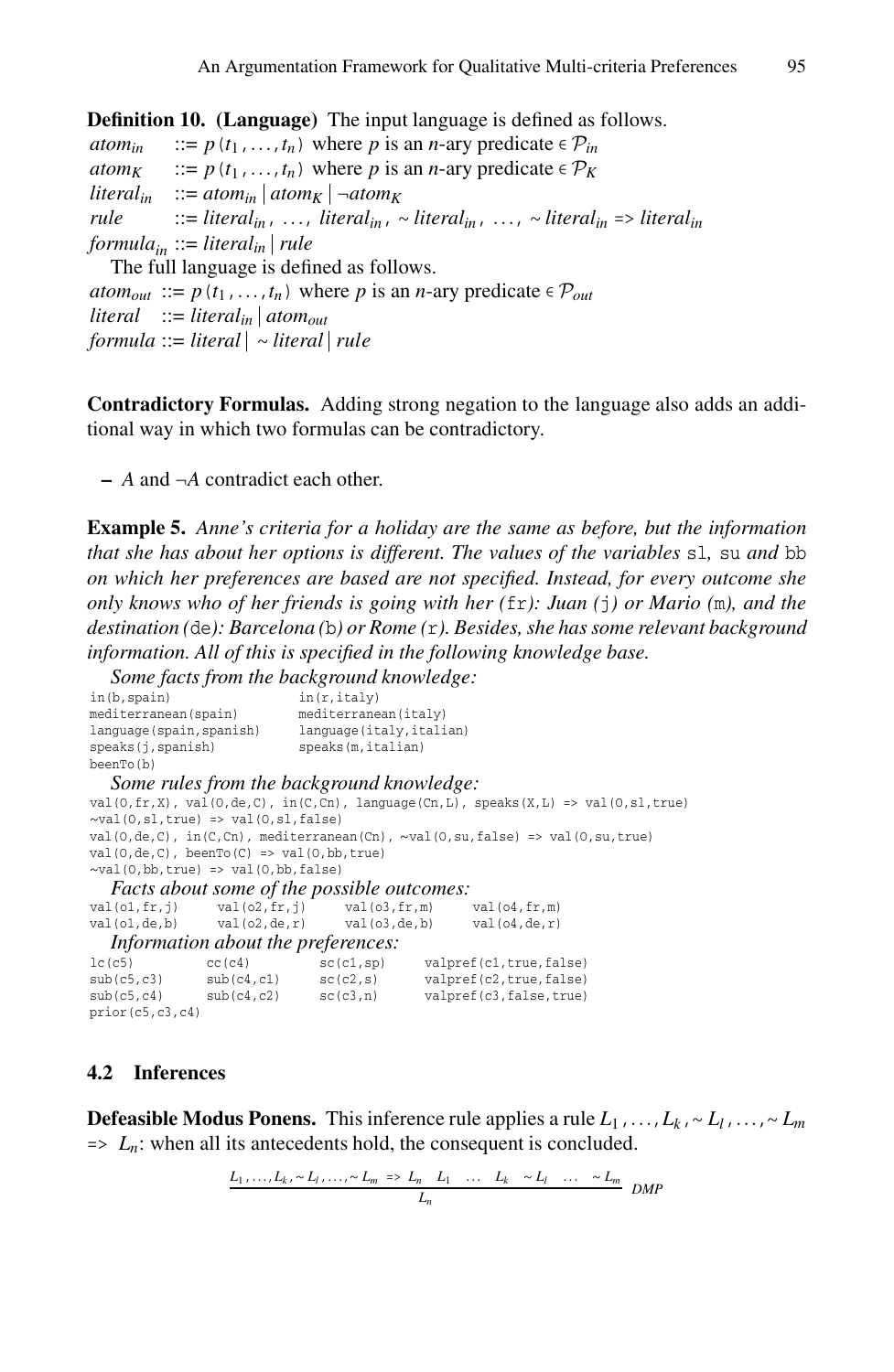#### 96 W. Visser, K.V. Hindriks, and C.M. Jonker

Note the difference between a rule in the language and an inference rule. Defeasible modus ponens is an inference rule that applies a rule from the language. We reserve inference rules for domain-independent inferences, and provide the possibility to specify domain-specific rules in the language. Instead of possible undercutters of an inference rule, it is possible to have weakly negated antecedents for the same purpose.

**Example 6.** *Below are some of the arguments that can be built with the knowledge base from Example 5. The values for the variables* su *and* bb *can be derived in a similar way.*

*r* val(o1,fr,j) val(o1,de,b) in(b,spain) lang(spain,spanish) speaks(j,spanish) val(o1,sl,true)

*where r is* val(0,fr,X), val(0,de,C), in(C,Cn), lang(Cn,L), speaks(X,L) => val(0,sl,true).

|                    | $\sim$ val $(0, s1, true)$ => val $(0, s1, false)$ $\sim$ val $(02, s1, true)$ |  |
|--------------------|--------------------------------------------------------------------------------|--|
| val(o2, sl, false) |                                                                                |  |

*The argument deriving a preference for* o1 *over* o2 *by criterion* c5 *is the same as in Example 4, except that* val(o2, bb, false) *and* val(o1, bb, true) *are derived instead of taken directly from the knowledge base (for reasons of space, the argument is cut in three).*

> $lc(c5)$  sub $(c5, c3)$ sc(c3,bb) *A B* valpref(c3,false,true) pref(c3,o2,o1) pref(c5,o2,o1) *A* ∶ ∼val(O,bb,true) => val(O,bb,false) ∼val(o2,bb,true) val(o2,bb,false) *B* ⋅  $\mathtt{val}(0,\mathtt{de},\mathtt{C})$ , beenTo(C) => val(0,bb,true) val(o1,de,b) beenTo(b) val(o1,bb,true)

# **5 Conclusion**

In this paper we presented an argumentation framework for representing and reasoning about qualitative multi-criteria preferences. We showed that this argumentation framework models the preferences as defined by qualitative preference systems. Qualitative preference systems use both cardinality and lexicographic ordering to combine multiple criteria, which are ultimately based o[n](#page-13-5) [the](#page-13-6) attributes of the outcomes. In an extension of the base argumentation framework we added the means to reason with background knowledge, which adds expressivity and flexibility in case of incomplete specifications.

Argumentation about preferences has been studied extensively in the context of *decision making* [7,8]. The aim of decision making is to choose an action to perform. The quality of an action is determined by how well its consequences satisfy certain criteria. For example, [8] present an approach in which arguments of various strengths in favour of and against a decision are compared. However, it is a two-step process in which argumentation is used only for epistemic reasoning. Also in [9,10], preferences are based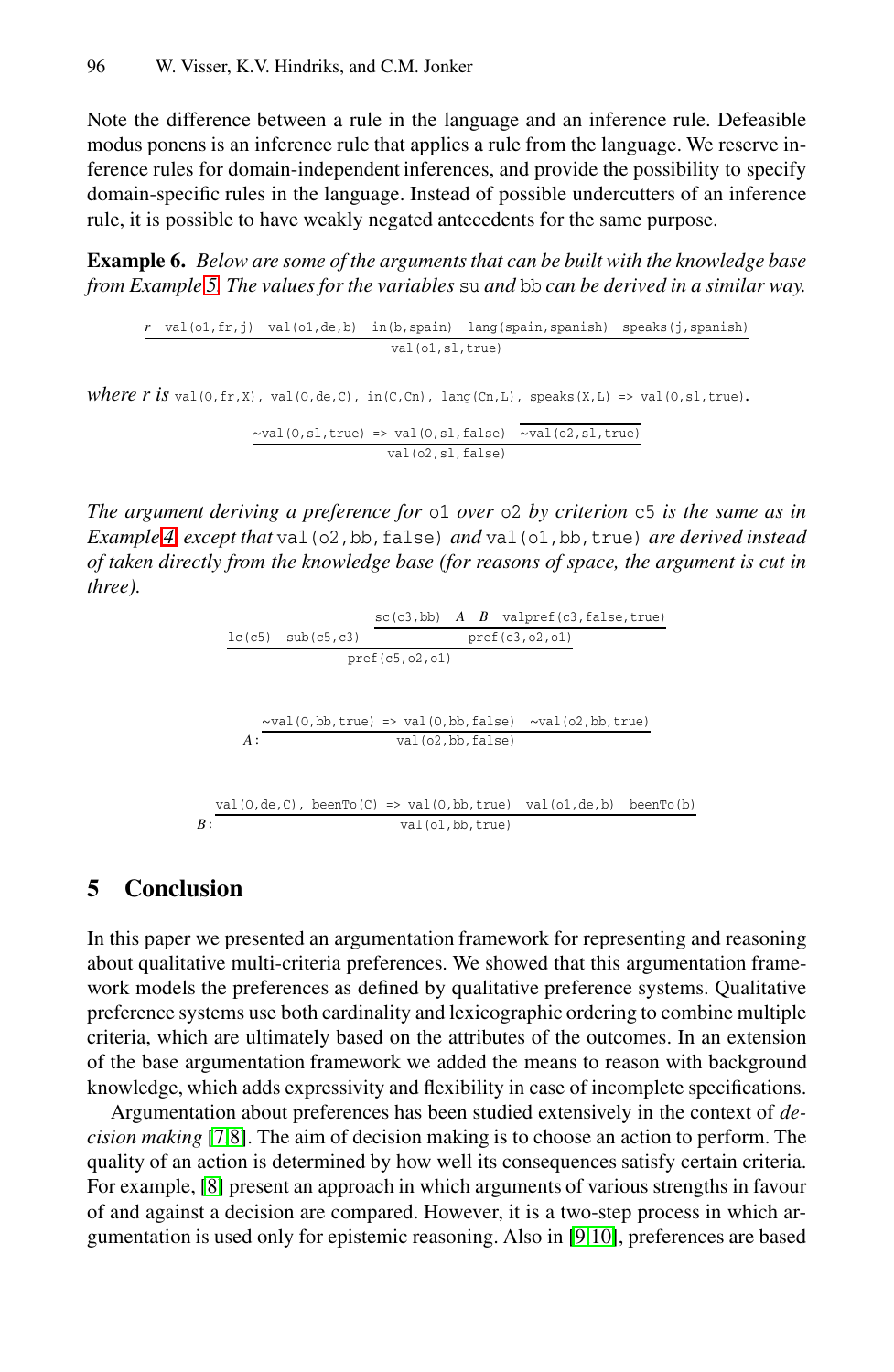on arguments, but not themselves derived using argumentation. In our approach, we combine reasoning about knowledge, criteria and preferences between outcomes in a single argumentation framework.

Within the context of argumentation, an approach that is related to criteria is *valuebased argumentation* [11,12]. Values are used in t[he s](#page-13-8)ense of 'fundamental social or personal goods that are desirable in themselves' [12], and are used as the basis for persuasive argument in practical reasoning. A value can be seen as a binary criterion that is satisfied if the value is promoted. In value-based argumentation, arguments are associated with values that they promote. Values are ordered according to importance to a particular audience. An argument only defeats another argument if it attacks it and the value promoted by the attacked argument is not more important than the value promoted by the attacker. In this framework, every argument is associated with only one value, while in many cases there are multiple values or interests at stake. [13] define socalled *value-specification argumentation frameworks*, in which arguments can support multiple values, and preference statements about values can [be](#page-13-9) given. However, the preference between arguments is not derived from the preference between the values promoted by the arguments. Besides, there is no guarantee that a value-specification argumentation framework is consistent, i.e., some sets of preference statements do not correspond to a preference ordering on arguments.

In value-based argumentation, we cannot argue *about* what values are promoted by the arguments or the ordering of values; this mapping and ordering are supposed to be given. But these might well be the conclusion of reasoning, and might be defeasible. Therefore, it would be natural to include this information at the object level. [14] describe some argument schemes regarding the influence of certain perspectives on values. However, for the aggregation of multiple values, they assume a given order on sets of values, whereas we want to derive such an order from an order on individual values.

<span id="page-12-1"></span><span id="page-12-0"></span>In our future work we would like to look into the possibilities that the presented framework offers to not only derive missing information about the attributes of outcomes, but also information about e.g. the criteria that are used and their preferences between attribute values, or priority between subcriteria. This would be especially useful when modelling other agents' preferences, e.g. the opponent in negotiation or someone you have to make a joint decision with. Often, another person's preferences are not (completely) known, but some of them may be inferred by default.

**Acknowledgements.** This research is supported by the Dutch Technology Foundation STW, applied science division of NWO and the Technology Program of the Ministry of Economic Affairs. It is part of the Pocket Negotiator project with grant number VICIproject 08075.

## **References**

- 1. Amgoud, L., Cayrol, C.: Inferring from inconsistency in preference-based argumentation frameworks. Journal of Automated Reasoning 29, 125–169 (2002)
- 2. Kakas, A., Moraïtis, P.: Argumentation based decision making for autonomous agents. In: Autonomous Agents and Multiagent Systems (AAMAS 2003), pp. 883–890 (2003)